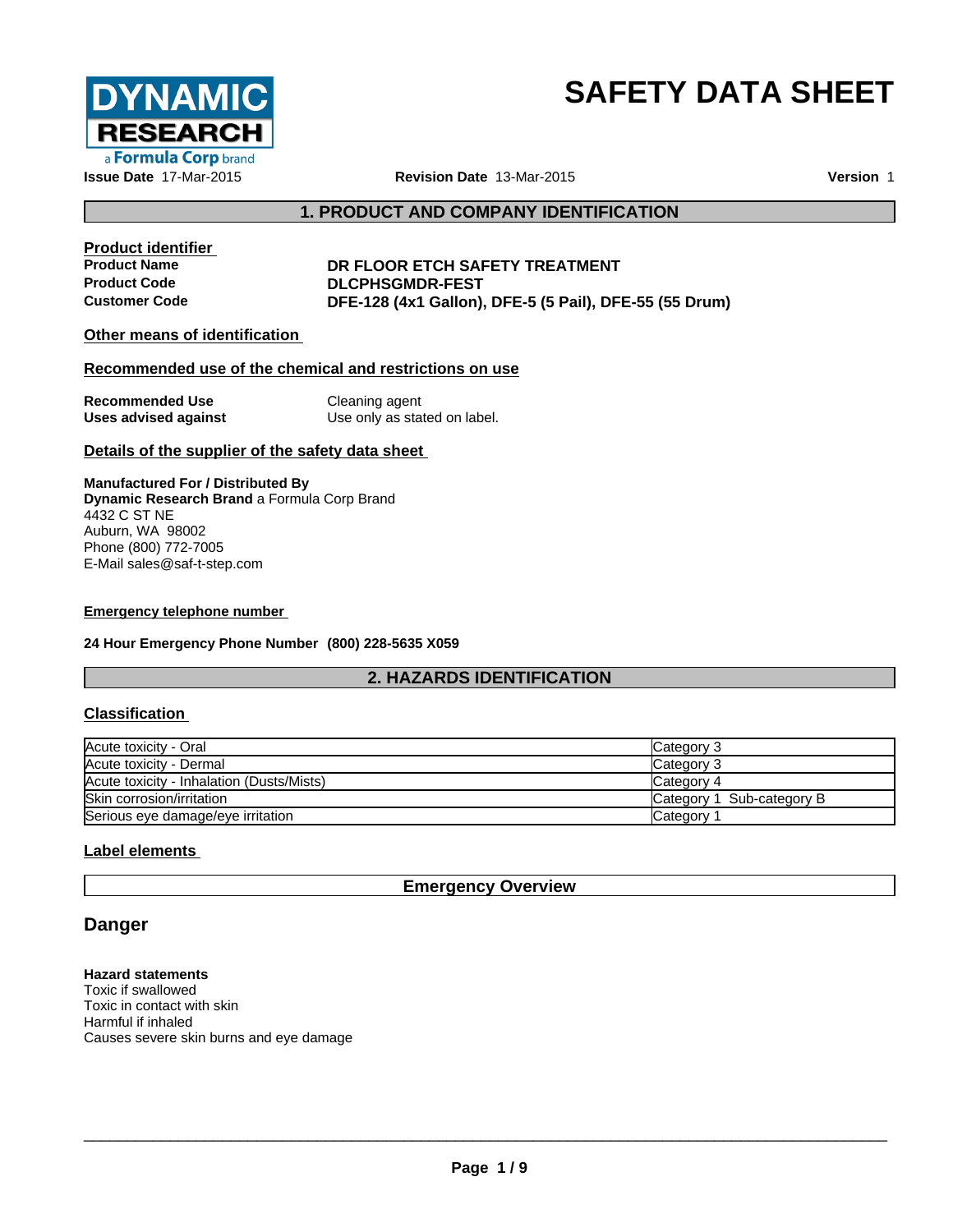

#### **Precautionary Statements - Prevention**

- Wash face, hands and any exposed skin thoroughly after handling
- Do not eat, drink or smoke when using this product
- Wear protective gloves/protective clothing/eye protection/face protection
- Use only outdoors or in a well-ventilated area
- Do not breathe dust/fume/gas/mist/vapors/spray

#### **Precautionary Statements - Response**

- Specific Treatment (See Section 4 on the SDS)

IF IN EYES: Rinse cautiously with water for several minutes. Remove contact lenses, if present and easy to do. Continue rinsing. Immediately call a POISON CENTER or doctor/physician.

Call a POISON CENTER or doctor/physician if you feel unwell.Wash contaminated clothing before reuse. IF ON SKIN (or hair): Remove/Take off immediately all contaminated clothing. Rinse skin with water/shower.

IF INHALED: Remove victim to fresh air and keep at rest in a position comfortable for breathing. Call a POISON CENTER or doctor/physician if you feel unwell. Immediately call a POISON CENTER or doctor/physician.

IF SWALLOWED: Immediately call a POISON CENTER or doctor/physician. Rinse mouth. Do NOT induce vomiting.

### **Precautionary Statements - Storage**

- Store locked up

#### **Precautionary Statements - Disposal**

- Dispose of contents/container to an approved waste disposal plant

#### **Hazards not otherwise classified (HNOC)**

**Other Information**<br>**Unknown Acute Toxicity** 

0.01% of the mixture consists of ingredient(s) of unknown toxicity

## **3. COMPOSITION/INFORMATION ON INGREDIENTS**

| <b>Chemical Name</b>       | CAS No.   | Weight-% | <b>Trade Secret</b> |
|----------------------------|-----------|----------|---------------------|
| Ammonium Hydrogen Fluoride | 1341-49-7 | I - O    |                     |
| Sulfamic Acid              | 5329-14-6 |          |                     |
| 2-(2-butoxyethoxy)ethanol  | 112-34-5  |          |                     |
| Hydrofluoric Acid          | 7664-39-3 | ם-ו      |                     |

\*The exact percentage (concentration) of composition has been withheld as a trade secret.

#### **4. FIRST AID MEASURES**

#### **First aid measures**

| <b>General advice</b> | Immediate medical attention is required. : The effect of Hydrofluoric Acid (HF), i.e. the onset<br>of pain, particularly in dilute solutions, may not be felt for up to 24 hours. It is important that<br>workers have immediate access to the antidote (calcium gluconate) both on and off the<br>worksite in order to apply it as soon as possible.                 |
|-----------------------|-----------------------------------------------------------------------------------------------------------------------------------------------------------------------------------------------------------------------------------------------------------------------------------------------------------------------------------------------------------------------|
| <b>Skin Contact</b>   | Immediate medical attention is required. Wash off immediately with soap and plenty of<br>water while removing all contaminated clothes and shoes. Immediately apply calcium<br>gluconate gel 2.5 % and massage into the affected area using rubber gloves; continue to<br>massage while repeatedly applying gel until 15 minutes after pain is relieved. Alternately, |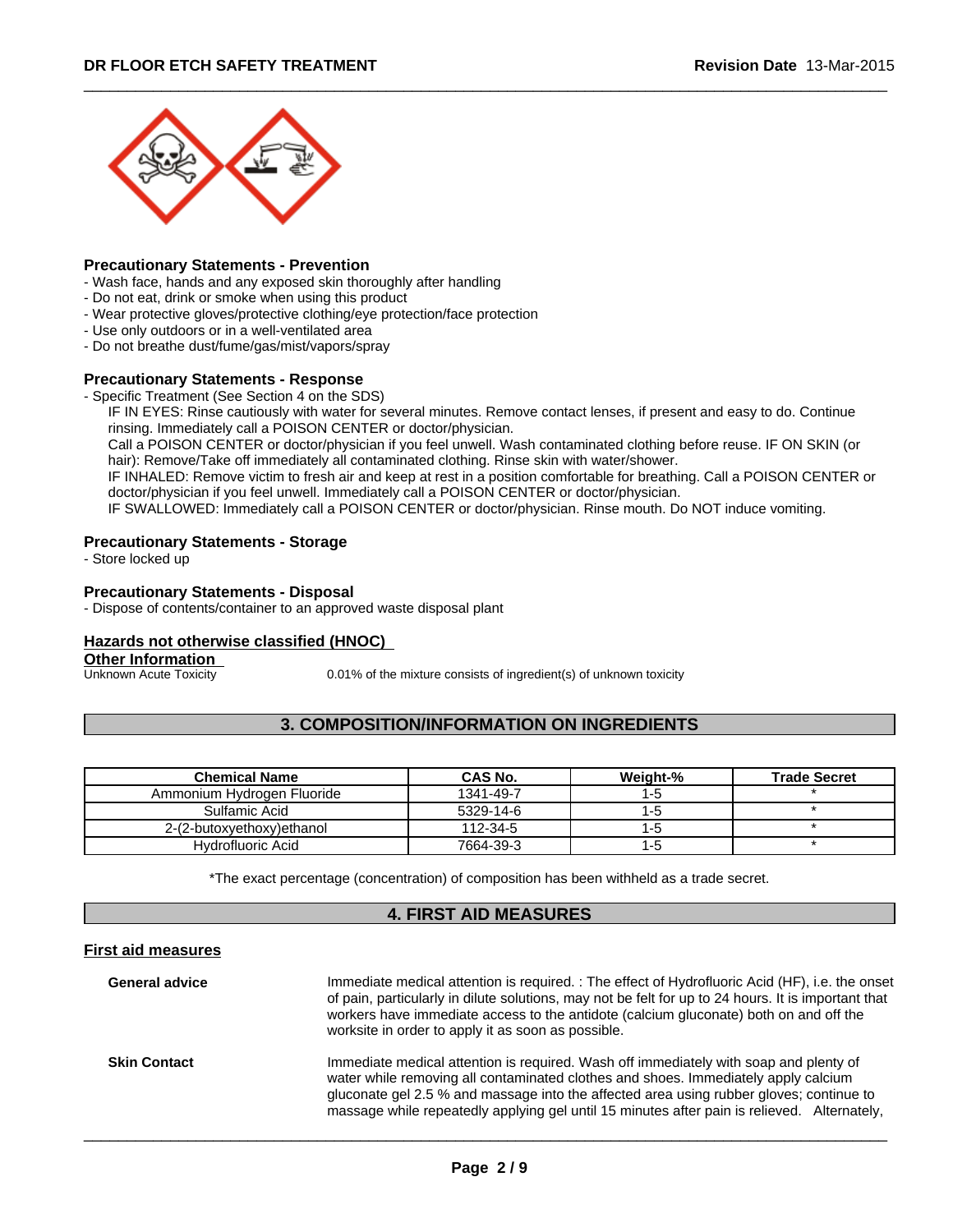| Eye contact       | immerse the burned area in a solution of 0.2% iced aqueous Hyamine 1622 or 0.13% iced<br>aqueous Zephiran Chloride. If finger/fingernails are touched, even if there is no pain, dip<br>them in a bath of 5% calcium gluconate for 15 to 20 minutes. Consult a physician<br>immediately in all cases of skin contact no matter how minor.<br>Keep eye wide open while rinsing Immediate medical attention is required Rinse                                                                                                                                                                                                                                         |  |
|-------------------|---------------------------------------------------------------------------------------------------------------------------------------------------------------------------------------------------------------------------------------------------------------------------------------------------------------------------------------------------------------------------------------------------------------------------------------------------------------------------------------------------------------------------------------------------------------------------------------------------------------------------------------------------------------------|--|
|                   | immediately with plenty of water, also under the eyelids, for at least 15 minutes Do not rub<br>affected area Rinse the eyes with a calcium gluconate 1% solution for 10 minutes. In the<br>case of difficulty opening the lids, administer an analgesic eyewash. Do not use oily drops,<br>ointment, or HF skin burn treatments. Consult an ophthalmologist or eye specialist and<br>physician immediately in all cases. Take to a hospital immediately.                                                                                                                                                                                                           |  |
| <b>Inhalation</b> | Remove to fresh air. Call a physician or poison control center immediately. If not breathing,<br>give artificial respiration. If breathing is difficult, give oxygen. Remove the subject from the<br>contaminated area as soon as possible. Transport subject lying down, with the head higher<br>than the body, to a quiet, uncontaminated and well ventilated location. Administer oxygen<br>(2.5% calcium gluconate if available, can be oxygen nebulized with trained personnel) or<br>cardiopulmonary resuscitation if necessary and as soon as possible. If patient is<br>unconscious, give artificial respiration. Note: Mouth to mouth resuscitation is not |  |
| Ingestion         | recommended. Keep warm (blanket). Consult physician in all cases. Take to a hospital.<br>Do NOT induce vomiting. Never give anything by mouth to an unconscious person. Drink<br>plenty of water. Immediate medical attention is required. Remove from exposure, lie down.<br>Clean mouth with water and drink afterwards plenty of water. Call a physician or poison<br>control center immediately. When directed by physician, give orally either 1% aqueous<br>calcium gluconate solution, milk or calcium/magnesium containing anti-acid. Such solutions<br>can be beneficial but also may be problematic if they induce vomiting.                              |  |
|                   | Self-protection of the first aider Use personal protective equipment as required. Avoid contact with skin, eyes or clothing. :<br>Mouth to mouth resuscitation is not recommended.                                                                                                                                                                                                                                                                                                                                                                                                                                                                                  |  |
|                   | Most important symptoms and effects, both acute and delayed                                                                                                                                                                                                                                                                                                                                                                                                                                                                                                                                                                                                         |  |

## **Symptoms** Any additional important symptoms and effects are described in Section 11: Toxicology Information.

#### **Indication of any immediate medical attention and special treatment needed**

| Note to physicians | Product is a corrosive material. Use of gastric lavage or emesis is contraindicated. |
|--------------------|--------------------------------------------------------------------------------------|
|                    | Possible perforation of stomach or esophagus should be investigated. Do not give     |
|                    | chemical antidotes. Asphyxia from glottal edema may occur. Marked decrease in blood  |
|                    | pressure may occur with moist rales, frothy sputum, and high pulse pressure. Treat   |
|                    | symptomatically.                                                                     |

## **5. FIRE-FIGHTING MEASURES**

**Suitable extinguishing media** Use extinguishing measures that are appropriate to local circumstances and the surrounding environment.

## **Specific hazards arising from the chemical**

The product causes burns of eyes, skin and mucous membranes. Thermal decomposition can lead to release of irritating and toxic gases and vapors. In the event of fire and/or explosion do not breathe fumes.

**Protective equipment and precautions for firefighters** As in any fire, wear self-contained breathing apparatus pressure-demand, MSHA/NIOSH (approved or equivalent) and full protective gear

## **6. ACCIDENTAL RELEASE MEASURES**

## **Personal precautions, protective equipment and emergency procedures**

**Personal precautions** Use personal protective equipment as required.Evacuate personnel to safe areas. Avoid contact with skin, eyes or clothing. Keep people away from and upwind of spill/leak.

#### **Environmental precautions**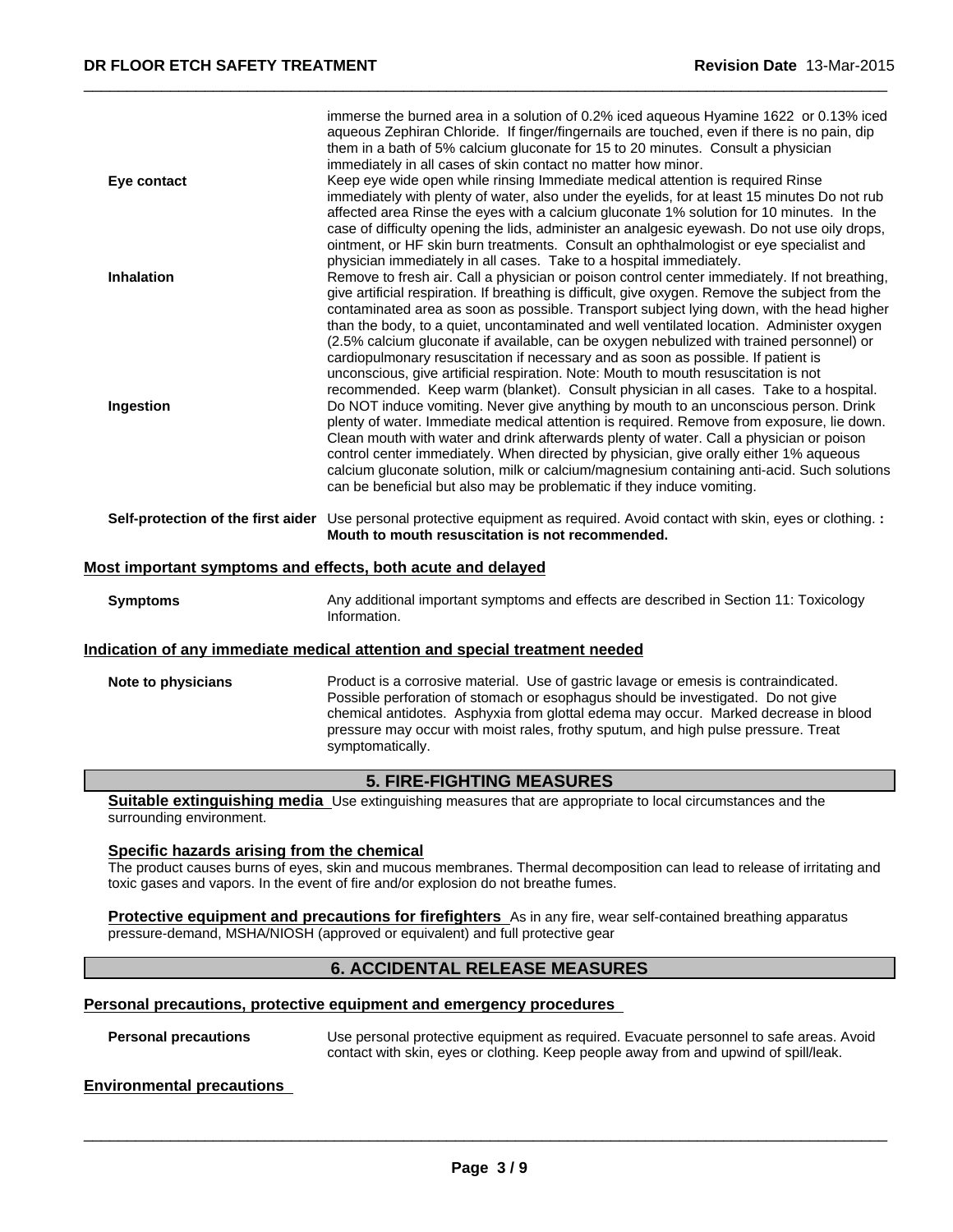| Do not allow into any sewer, on the ground or into any body of water. Should not be<br>released into the environment. Prevent further leakage or spillage if safe to do so. Prevent<br>product from entering drains.                                                                                        |
|-------------------------------------------------------------------------------------------------------------------------------------------------------------------------------------------------------------------------------------------------------------------------------------------------------------|
| Methods and material for containment and cleaning up                                                                                                                                                                                                                                                        |
| Prevent further leakage or spillage if safe to do so. Cover powder spill with plastic sheet or<br>tarp to minimize spreading. Dike far ahead of liquid spill for later disposal.                                                                                                                            |
| Dike far ahead of liquid spill for later disposal. Soak up with inert absorbent material. Take<br>up mechanically, placing in appropriate containers for disposal. Clean contaminated surface<br>thoroughly. Prevent product from entering drains. Dam up. After cleaning, flush away traces<br>with water. |
|                                                                                                                                                                                                                                                                                                             |

## **7. HANDLING AND STORAGE**

## **Precautions for safe handling**

| Advice on safe handling | Avoid contact with skin, eyes or clothing. Use personal protective equipment as required.<br>Ensure adequate ventilation, especially in confined areas. In case of insufficient ventilation,<br>wear suitable respiratory equipment. Use only with adequate ventilation and in closed<br>systems. Always add acid to water. |
|-------------------------|-----------------------------------------------------------------------------------------------------------------------------------------------------------------------------------------------------------------------------------------------------------------------------------------------------------------------------|
|                         |                                                                                                                                                                                                                                                                                                                             |

## **Conditions for safe storage, including any incompatibilities**

| <b>Storage Conditions</b> | Keep container tightly closed in a dry and well-ventilated place. Keep out of the reach of<br>children. Keep containers tightly closed in a dry, cool and well-ventilated place. Keep in<br>properly labeled containers. Keep/store only in original container. Do not reuse container. |
|---------------------------|-----------------------------------------------------------------------------------------------------------------------------------------------------------------------------------------------------------------------------------------------------------------------------------------|
| Incompatible materials    | Incompatible with strong acids and bases. Incompatible with oxidizing agents. Metals.                                                                                                                                                                                                   |

# **8. EXPOSURE CONTROLS/PERSONAL PROTECTION**

## **Control parameters**

**Exposure Guidelines** This product, as supplied, does not contain any hazardous materials with occupational exposure limits established by the region specific regulatory bodies.

| <b>Chemical Name</b>       | <b>ACGIH TLV</b>                                    | <b>OSHA PEL</b>                          | <b>NIOSH IDLH</b>                  |
|----------------------------|-----------------------------------------------------|------------------------------------------|------------------------------------|
| Ammonium Hydrogen Fluoride | TWA: 2.5 mg/m <sup>3</sup> $F$                      | TWA: 2.5 mg/m <sup>3</sup> $F$           | TWA: 2.5 mg/m <sup>3</sup> $F$     |
| 1341-49-7                  |                                                     | TWA: $2.5 \text{ mg/m}^3$ dust           |                                    |
|                            |                                                     | (vacated) TWA: $2.5 \text{ mg/m}^3$      |                                    |
| 2-(2-butoxyethoxy)ethanol  | TWA: 10 ppm inhalable fraction                      |                                          |                                    |
| 112-34-5                   | and vapor                                           |                                          |                                    |
| <b>Hydrofluoric Acid</b>   | $\vert$ TWA: 0.5 ppm F TWA: 2.5 mg/m <sup>3</sup> F | TWA: 3 ppm F TWA: $2.5 \text{ mg/m}^3$ F | IDLH: 30 ppm                       |
| 7664-39-3                  | c*                                                  | TWA: $2.5 \text{ mg/m}^3$ dust           | Ceiling: 6 ppm 15 min              |
|                            | Ceiling: 2 ppm F                                    | (vacated) TWA: 3 ppm F (vacated)         | Ceiling: $5 \text{ mg/m}^3$ 15 min |
|                            |                                                     | TWA: $2.5 \text{ mg/m}^3$                | TWA: 3 ppm                         |
|                            |                                                     | (vacated) STEL: 6 ppm F                  | TWA: $2.5 \text{ mg/m}^3$          |

*NIOSH IDLH Immediately Dangerous to Life or Health*

**Other Information** Vacated limits revoked by the Court of Appeals decision in AFL-CIO v.OSHA, 965 F.2d 962 (11th Cir., 1992).

## **Appropriate engineering controls**

| <b>Engineering Controls</b>                                           | Showers, Eyewash stations & Ventilation systems                                                                                                                                                                                                  |  |  |
|-----------------------------------------------------------------------|--------------------------------------------------------------------------------------------------------------------------------------------------------------------------------------------------------------------------------------------------|--|--|
| Individual protection measures, such as personal protective equipment |                                                                                                                                                                                                                                                  |  |  |
| <b>Eye/face protection</b><br>Skin and body protection                | Tight sealing safety goggles. Face protection shield.<br>Wear impervious protective clothing, including boots, gloves, lab coat, apron or coveralls,<br>as appropriate, to prevent skin contact. Wear protective gloves and protective clothing. |  |  |
| <b>Respiratory protection</b>                                         | If exposure limits are exceeded or irritation is experienced, NIOSH/MSHA approved                                                                                                                                                                |  |  |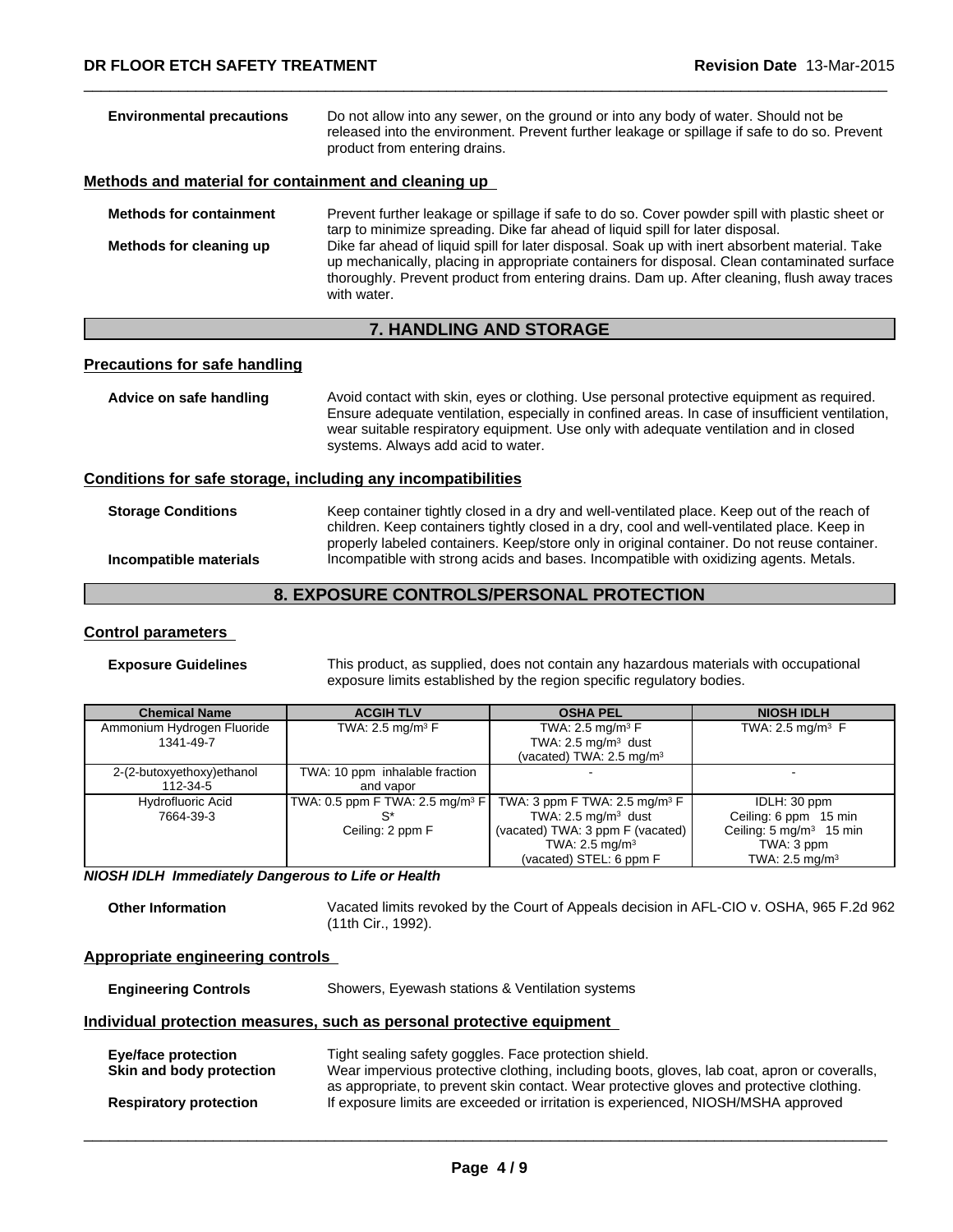respiratory protection should be worn. Positive-pressure supplied air respirators may be required for high airborne contaminant concentrations. Respiratory protection must be provided in accordance with current local regulations.

**General Hygiene** When using do not eat, drink or smoke. Wash contaminated clothing before reuse. Keep away from food, drink and animal feeding stuffs. Contaminated work clothing should not be allowed out of the workplace. Regular cleaning of equipment, work area and clothing is recommended. Avoid contact with skin, eyes or clothing. Take off all contaminated clothing and wash it before reuse. Wear suitable gloves and eye/face protection. Keep working clothes separately.

# **9. PHYSICAL AND CHEMICAL PROPERTIES**

## **Information on basic physical and chemical properties**

| <b>Physical state</b> | Liquid                   |
|-----------------------|--------------------------|
| Appearance            | Clear                    |
| Color                 | Green                    |
| Odor                  | Mint/Acidic              |
| Odor threshold        | No Information available |

| <b>Property</b>                   | <b>Values</b>            | Remarks • Method |
|-----------------------------------|--------------------------|------------------|
| рH                                | $4.0 - 5.0$              |                  |
| <b>Specific Gravity</b>           | 1.045                    |                  |
| Viscosity                         | <b>Water Thin</b>        |                  |
| Melting point/freezing point      | No Information available |                  |
| <b>Flash point</b>                | Above 200°F              |                  |
| Boiling point / boiling range     | No Information available |                  |
| <b>Evaporation rate</b>           | Same as water            |                  |
| Flammability (solid, gas)         |                          |                  |
| <b>Flammability Limits in Air</b> |                          |                  |
| <b>Upper flammability limit:</b>  | No Information available |                  |
| Lower flammability limit:         | No Information available |                  |
| Vapor pressure                    | No Information available |                  |
| Vapor density                     | No Information available |                  |
| <b>Water solubility</b>           | Soluble in water         |                  |
| <b>Partition coefficient</b>      | No Information available |                  |
| <b>Autoignition temperature</b>   | No Information available |                  |
| <b>Decomposition temperature</b>  | No Information available |                  |
| <b>Other Information</b>          |                          |                  |
|                                   | $\sim$ $\rightarrow$     |                  |

**Density Lbs/Gal** 8.7 **VOC Content (%)** 2.5 % VOC all VOC content is CARB EXEMPT as LVP.

## **10. STABILITY AND REACTIVITY**

#### **Reactivity**

No data available

| <b>Stability</b>                                                 | Stable under recommended storage conditions.                                                         |                                                                                                                            |                                                                                                                                                                             |
|------------------------------------------------------------------|------------------------------------------------------------------------------------------------------|----------------------------------------------------------------------------------------------------------------------------|-----------------------------------------------------------------------------------------------------------------------------------------------------------------------------|
| Possibility of Hazardous Reactions None under normal processing. |                                                                                                      |                                                                                                                            |                                                                                                                                                                             |
| <b>Conditions to avoid</b>                                       | over prolonged periods.<br>Extremes of temperature<br>and direct sunlight.<br>Incompatible materials | bases.<br>Incompatible with<br>oxidizing agents.<br>Metals.<br><b>Hazardous</b><br><b>Decomposition</b><br><b>Products</b> | Exposure to air or moisture Incompatible with Thermal decomposition can lead to release of<br>strong acids and irritating and toxic gases and vapors.<br>Hydrogen fluoride. |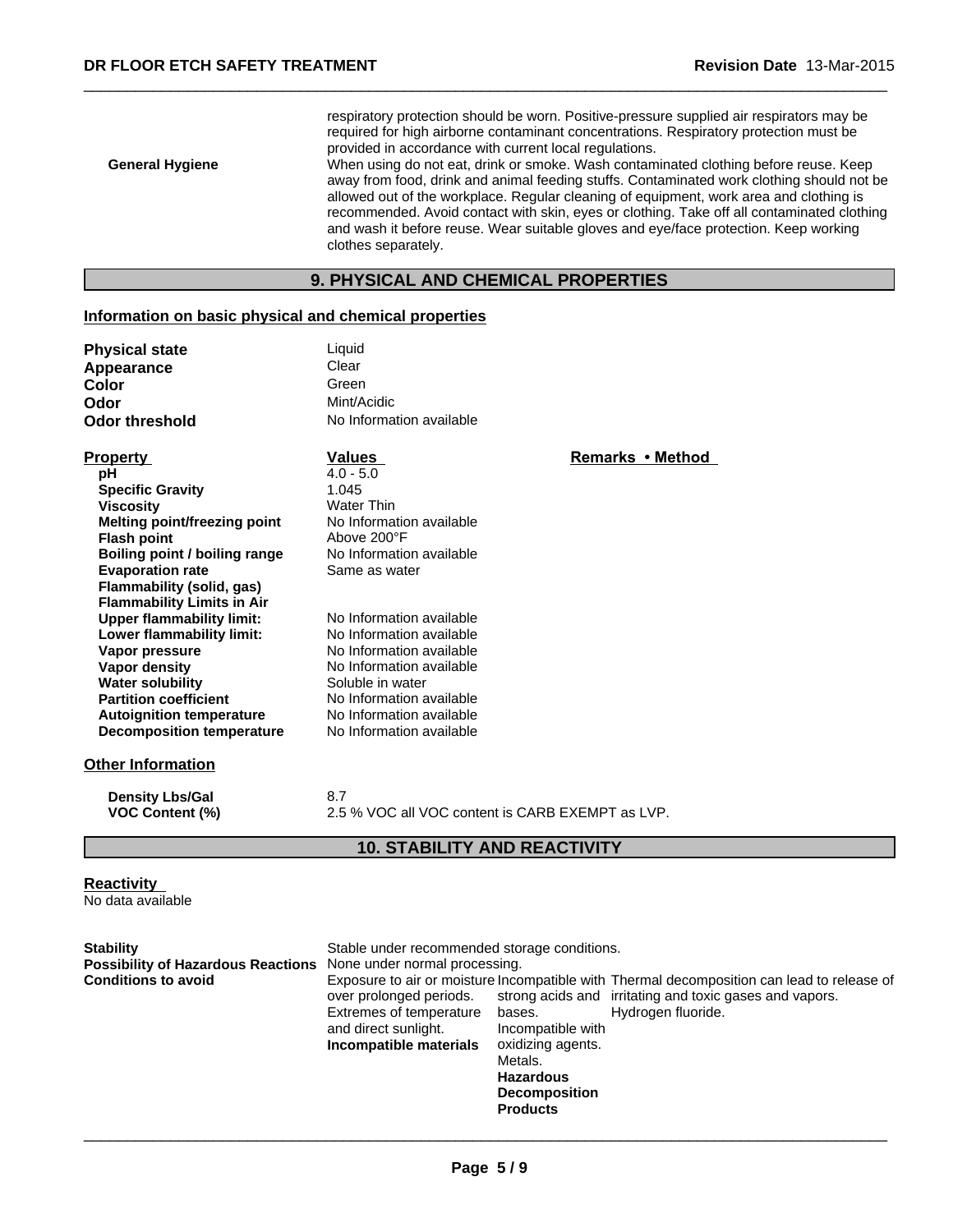## **11. TOXICOLOGICAL INFORMATION**

## **Information on likely routes of exposure**

| <b>Inhalation</b>   | Causes burns.                                                          |
|---------------------|------------------------------------------------------------------------|
| Eye contact         | Corrosive to the eyes and may cause severe damage including blindness. |
| <b>Skin Contact</b> | Toxic in contact with skin.                                            |
| Ingestion           | Causes burns. Toxic if swallowed.                                      |

| <b>Chemical Name</b>                    | Oral LD50            | <b>Dermal LD50</b>      | <b>Inhalation LC50</b>  |
|-----------------------------------------|----------------------|-------------------------|-------------------------|
| Ammonium Hydrogen Fluoride<br>1341-49-7 | $= 130$ mg/kg (Rat)  |                         |                         |
| Sulfamic Acid<br>5329-14-6              | $= 1450$ mg/kg (Rat) |                         |                         |
| 2-(2-butoxyethoxy)ethanol<br>112-34-5   | $=$ 5660 mg/kg (Rat) | $= 2700$ mg/kg (Rabbit) |                         |
| Hydrofluoric Acid<br>7664-39-3          |                      |                         | $= 0.79$ mg/L (Rat) 1 h |

## **Information on toxicological effects**

**Symptoms** No Information available.

#### **Delayed and immediate effects as well as chronic effects from short and long-term exposure**

| <b>Corrosivity</b>     | Causes burns. Extremely corrosive and destructive to tissue. Risk of serious damage to   |
|------------------------|------------------------------------------------------------------------------------------|
|                        | eves.                                                                                    |
| <b>Sensitization</b>   | No Information available.                                                                |
| Germ cell mutagenicity | No Information available.                                                                |
| Carcinogenicity        | The table below indicates whether each agency has listed any ingredient as a carcinogen. |
|                        |                                                                                          |

| <b>Chemical Name</b> | <b>ACGIH</b> | <b>IARC</b> | NTD | <b>OSHA</b> |
|----------------------|--------------|-------------|-----|-------------|
| Ammonium Hydrogen    |              | Group 3     |     |             |
| Fluoride             |              |             |     |             |
| 1341-49-7            |              |             |     |             |

*IARC (International Agency for Research on Cancer)*

*Group 3 -Not classifiable as a human carcinogen*

| No Information available.<br>No Information available.<br>No Information available.<br>Chronic exposure to corrosive fumes/gases may cause erosion of the teeth followed by jaw<br>necrosis. Bronchial irritation with chronic cough and frequent attacks of pneumonia are<br>common. Gastrointestinal disturbances may also be seen. Avoid repeated exposure.<br>Possible risk of irreversible effects. |
|----------------------------------------------------------------------------------------------------------------------------------------------------------------------------------------------------------------------------------------------------------------------------------------------------------------------------------------------------------------------------------------------------------|
| Central nervous system, EYES, Respiratory system, Skin.<br>No Information available.                                                                                                                                                                                                                                                                                                                     |
|                                                                                                                                                                                                                                                                                                                                                                                                          |

**Numerical measures of toxicity - Product Information**

**Unknown Acute Toxicity** 0.01% of the mixture consists of ingredient(s) of unknown toxicity

**The following values are calculated based on chapter 3.1 of the GHS document**

# **12. ECOLOGICAL INFORMATION**

#### **Ecotoxicity**

5.1% of the mixture consists of components(s) of unknown hazards to the aquatic environment

| $\sim$                         | plants | ™is⊾                               |  |
|--------------------------------|--------|------------------------------------|--|
| ulfar<br>$\sim$<br>nıc<br>שוטר |        | ╮.<br>. prom<br>n<br>nale<br>ieias |  |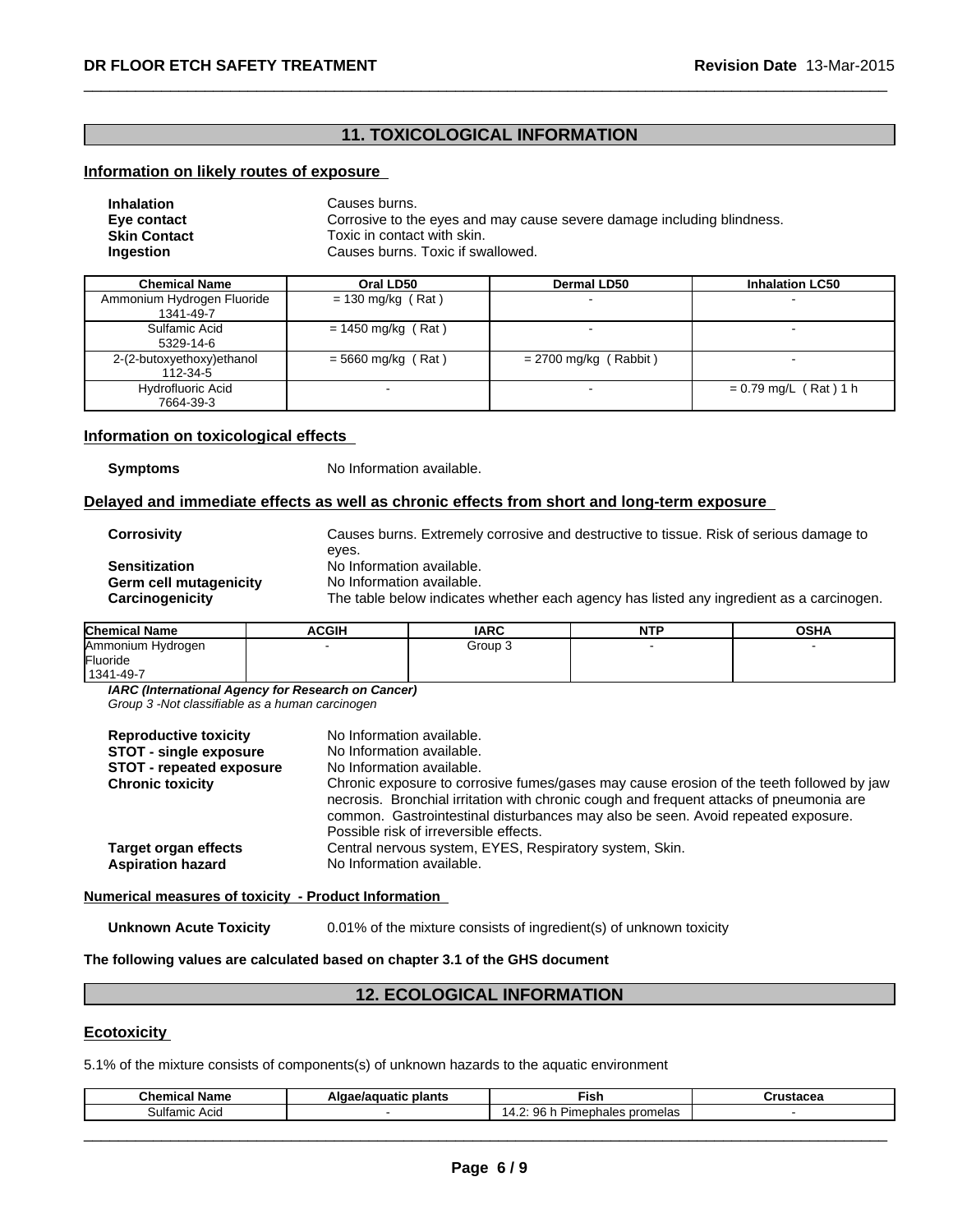## \_\_\_\_\_\_\_\_\_\_\_\_\_\_\_\_\_\_\_\_\_\_\_\_\_\_\_\_\_\_\_\_\_\_\_\_\_\_\_\_\_\_\_\_\_\_\_\_\_\_\_\_\_\_\_\_\_\_\_\_\_\_\_\_\_\_\_\_\_\_\_\_\_\_\_\_\_\_\_\_\_\_\_\_\_\_\_\_\_\_\_\_\_ **DR FLOOR ETCH SAFETY TREATMENT Revision Date** 13-Mar-2015

| 5329-14-6                             |                                                | mg/L LC50 static                                   |                                                                            |
|---------------------------------------|------------------------------------------------|----------------------------------------------------|----------------------------------------------------------------------------|
| 2-(2-butoxyethoxy)ethanol<br>112-34-5 | 100: 96 h Desmodesmus<br>subspicatus mg/L EC50 | 1300: 96 h Lepomis macrochirus<br>mg/L LC50 static | 2850: 24 h Daphnia magna mg/L<br>EC50 100: 48 h Daphnia magna<br>ma/L EC50 |
| Hydrofluoric Acid<br>7664-39-3        |                                                | 660: 48 h Leuciscus idus mg/L<br>LC50              | 270: 48 h Daphnia species mg/L<br>EC <sub>50</sub>                         |

#### **Persistence and degradability** No Information available.

**Bioaccumulation** No Information available.

| <b>Chemical Name</b> | $\cdots$<br>п.<br>coefficient<br>artition |
|----------------------|-------------------------------------------|
| Hydrofluoric Acid    | ۰.,                                       |
| 7664-39-3            |                                           |

**Other adverse effects** No Information available

## **13. DISPOSAL CONSIDERATIONS**

#### **Waste treatment methods**

**Disposal of wastes** Disposal should be in accordance with applicable regional, national and local laws and regulations.<br>Do not reuse container.

**Contaminated packaging by Do not reus**<br>**US EPA Waste Number.** [1134] **US FPA Waste Number** 

| OS EFA WASIG NUITIDEI          | <u>דיו טידיו ט</u> |                                    |                               |                                         |
|--------------------------------|--------------------|------------------------------------|-------------------------------|-----------------------------------------|
| <b>Chemical Name</b>           | <b>RCRA</b>        | <b>RCRA</b><br>- Basis for Listing | <b>RCRA - D Series Wastes</b> | <b>RCRA-U</b><br><b>U Series Wastes</b> |
| Hvdrofluoric Acid<br>7664-39-3 | U134               | Yes                                | Yes                           | J134                                    |

This product contains one or more substances that are listed with the State of California as a hazardous waste.

## **14. TRANSPORT INFORMATION**

**Note:** The basic description below is specific to the container size. This information is provided for at a glance DOT information. Please refer to the container and/or shipping papers for the appropriate shipping description before tendering this material for shipment. For additional information, please contact the distributor listed in section 1 of this SDS.

#### **U.S. Department of Transportation (USDOT)**

| 4x1 Gallon Case              | Compound Cleaning Liquid, NOI, LTD QTY (LTDY)                               |
|------------------------------|-----------------------------------------------------------------------------|
| Pails & Drums (<119 Gallons) | UN1760, COMPOUND, CLEANING, LIQUID, (CONTAINS AMMONIUM BIFLUORIDE), 8,<br>Ш |
|                              | (HM-AS34)                                                                   |

## **15. REGULATORY INFORMATION**

## **International Inventories**

**TSCA** *Complies* **DSL/NDSL** *Complies*

*TSCA - United States Toxic Substances Control Act Section 8(b) Inventory DSL/NDSL - Canadian Domestic Substances List/Non-Domestic Substances List*

#### **US Federal Regulations**

## **SARA 313**

Section 313 of Title III of the Superfund Amendments and Reauthorization Act of 1986 (SARA). This product contains a chemical or chemicals which are subject to the reporting requirements of the Act and Title 40 of the Code of Federal Regulations, Part 372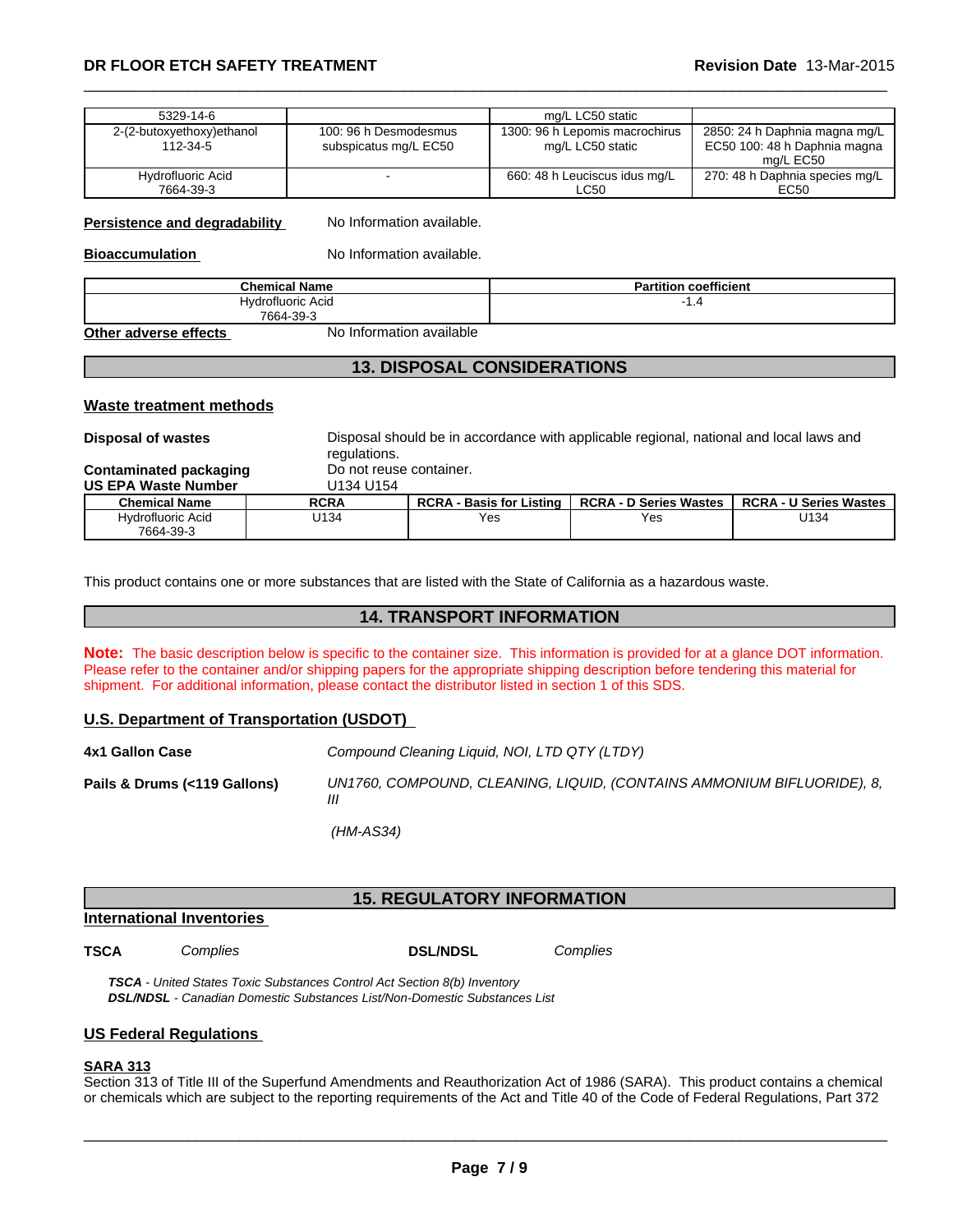| <b>Chemical Name</b>                    | SARA 313 - Threshold Values % |
|-----------------------------------------|-------------------------------|
| lAmmonium Hvdrogen Fluoride - 1341-49-7 | $\cdot$ .                     |
| 2-(2-butoxyethoxy)ethanol - 112-34-5    | . . U                         |
| Hydrofluoric Acid - 7664-39-3           | .u                            |

#### **SARA 311/312 Hazard Categories**

| Acute health hazard               | Yes. |
|-----------------------------------|------|
| <b>Chronic Health Hazard</b>      | Yes  |
| Fire hazard                       | No   |
| <b>Reactive Hazard</b>            | N٥   |
| Sudden release of pressure hazard | No   |

## **CWA (Clean WaterAct)**

This product does not contain any substances regulated as pollutants pursuant to the Clean Water Act (40 CFR 122.21 and 40 CFR 122.42)

| <b>Chemical Name</b>                       | <b>CWA - Reportable</b><br>Quantities | <b>CWA - Toxic Pollutants</b> | <b>CWA - Priority Pollutants</b> | <b>CWA - Hazardous</b><br><b>Substances</b> |
|--------------------------------------------|---------------------------------------|-------------------------------|----------------------------------|---------------------------------------------|
| Ammonium Hydrogen<br>Fluoride<br>1341-49-7 | 100 <sub>lb</sub>                     |                               |                                  | $\lambda$                                   |
| Hydrofluoric Acid<br>7664-39-3             | 100 lb                                |                               |                                  |                                             |

#### **CERCLA**

This material, as supplied, does not contain any substances regulated as hazardous substances under the Comprehensive Environmental Response Compensation and Liability Act (CERCLA) (40 CFR 302) or the Superfund Amendments and Reauthorization Act (SARA) (40 CFR 355). There may be specific reporting requirements at the local, regional, or state level pertaining to releases of this material

| <b>Chemical Name</b>       | <b>Hazardous Substances RQs</b> | <b>CERCLA/SARA RQ</b> | <b>Reportable Quantity (RQ)</b> |
|----------------------------|---------------------------------|-----------------------|---------------------------------|
| Ammonium Hydrogen Fluoride | 100 lb                          |                       | RQ 100 lb final RQ              |
| 1341-49-7                  |                                 |                       | RQ 45.4 kg final RQ             |
| Hydrofluoric Acid          | 100 lb                          | 100 lb                | RQ 100 lb final RQ              |
| 7664-39-3                  |                                 |                       | RQ 45.4 kg final RQ             |

## **US State Regulations**

#### **California Proposition 65**

This product does not contain any Proposition 65 chemicals.

#### **U.S. State Right-to-Know Regulations**

| <b>Chemical Name</b>                    | New Jersey | <b>Massachusetts</b> | Pennsylvania |
|-----------------------------------------|------------|----------------------|--------------|
| Ammonium Hydrogen Fluoride<br>1341-49-7 |            |                      |              |
| Sulfamic Acid<br>5329-14-6              |            |                      |              |
| 2-(2-butoxyethoxy)ethanol<br>112-34-5   |            |                      |              |
| Hydrofluoric Acid<br>7664-39-3          |            |                      |              |
| Methyl Salicylate<br>119-36-8           |            |                      |              |

#### **U.S. EPA Label Information**

#### **EPA Pesticide Registration Number** Not Applicable

**Additional information** No Information available.

## **16. OTHER INFORMATION**